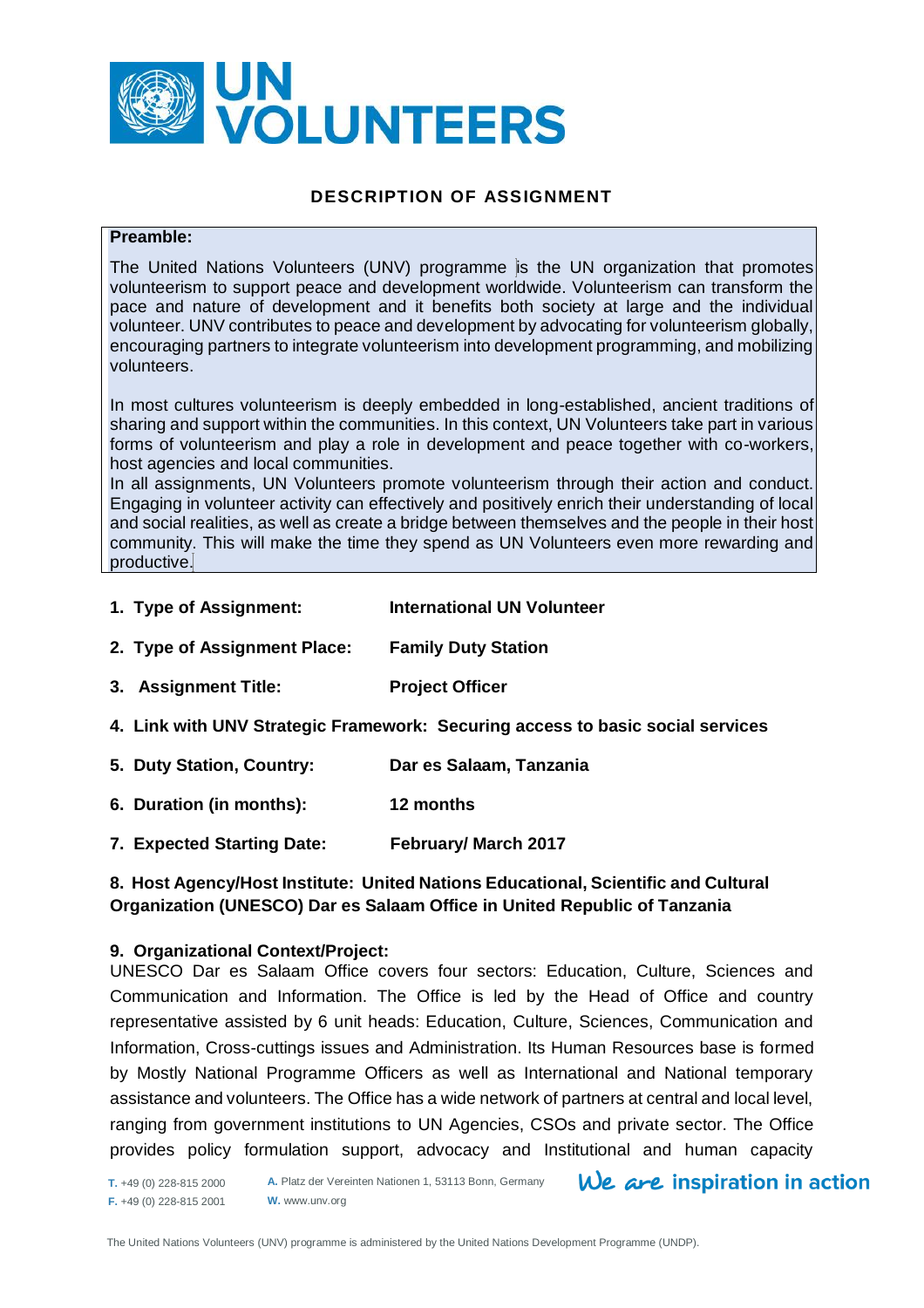

development, both through technical support and the piloting of innovative models for policy reference. UNESCO is actively participating in the UN reform in Tanzania "Delivering as One", and is leading on Education and Culture.

The IUNV will be placed under the Education Sector unit operating within the framework of UNDAP II 2016-2020 and UNESCO/KOICA Project "Empowering Adolescent Girls and Young Women through Education in Tanzania". In the area of girls education, the Office has developed modalities and expertise in promoting retention of girls in school, mobilization of communities and their leaders for girls education and provision of second chance opportunities for out of school adolescents mothers, including establishment of students health clubs. In addition the Office has been supporting the Ministry of education in the development of Comprehensive Sexuality Education modalities as well as the development of re-entry guidelines for dropped out girls, in particular due to pregnancy. The mobilization of communities against girls' discrimination and harmful cultural practices is undertaken through the use of appropriate socio-cultural approaches one hand, and the use of Community Radios on the other hand.

The IUNV will work closely with a broad range of partners drawn from UN, government, CBOs, religious institutions, private sector and community structures who are directly and indirectly engaged in project planning, implementation and monitoring. Key partners for the project include but not limited to UNFPA; UN Women; ILO; PO-LARG; MoEST; COMNETA and District Councils.

While overall coordination and management of the project is under UNESCO, partners are engaged at different level of planning, implementation and monitoring. For instance, UNFPA and UN Women provide technical support in the areas of advocacy and lobbying for sexual and reproductive health rights; child protection legal & regulatory frameworks, ensure adolescent girls and young women benefit from safe and quality educational opportunities. On the other hand, government partners such as the MoEST and district authorities provide guidance and leadership on the development and operationalization of framework, strategies and policy guidelines. Community Based Organization and community structures are engaged in community mobilization and sensitization.

#### **10. Description of tasks:**

Under the overall supervision of the Head of UNESCO Dar es Salaam Office and direct supervision of the Project Coordinator, the UN Volunteer will undertake the following tasks:

**T.** +49 (0) 228-815 2000 **F.** +49 (0) 228-815 2001

**A.** Platz der Vereinten Nationen 1, 53113 Bonn, Germany **W.** www.unv.org

 $We$  are inspiration in action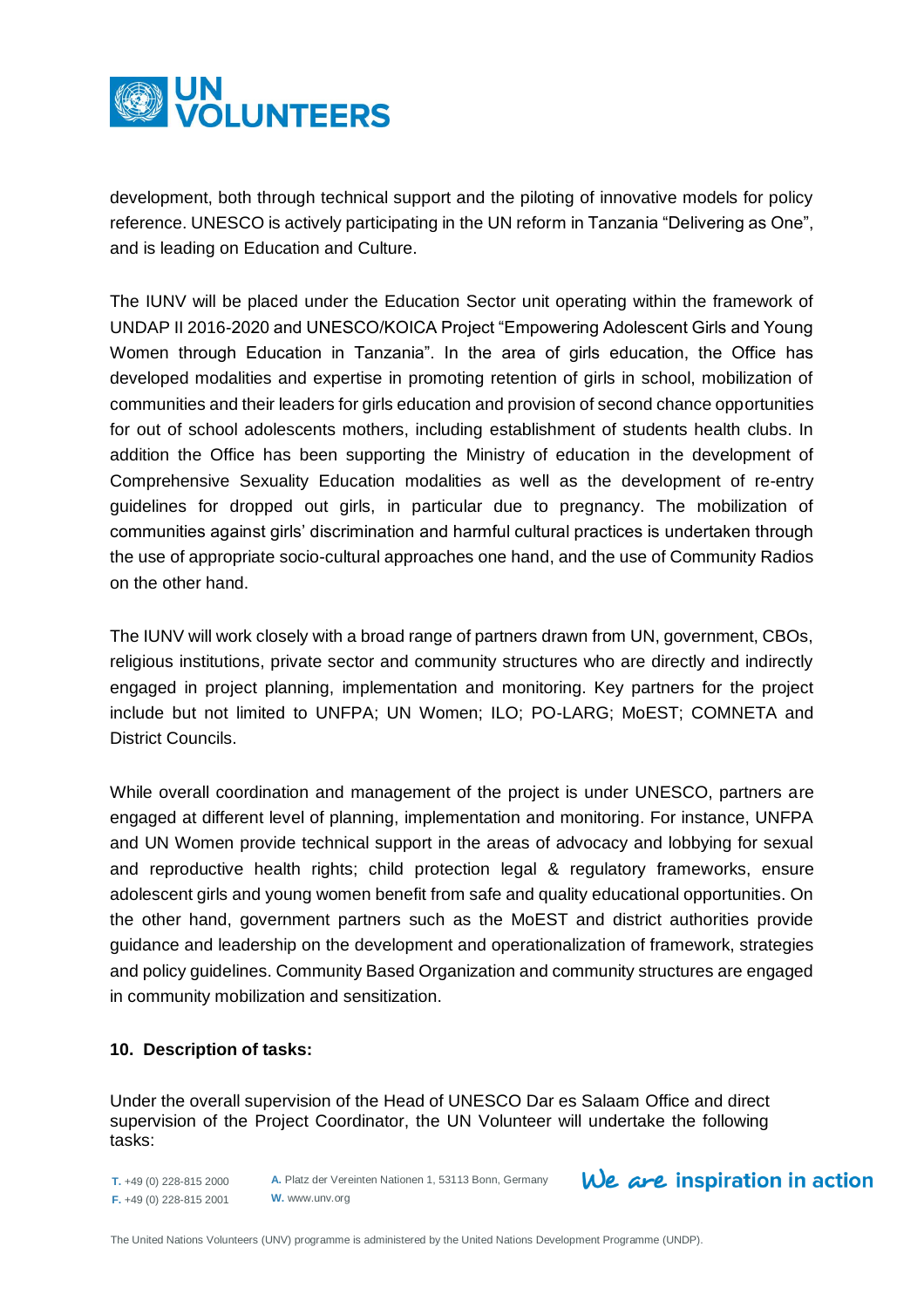

- Support implementation of the project including monitoring, reporting and evaluation of the project by preparing progress reports;
- Assist in the establishment and management of multi-purpose community youth centres in accordance to UNESCO rules and regulations
- Assist in the development, management and promoting community-based youth volunteers scheme/model
- Support the establishment of school youth clubs to enhance youth participation in various forums to address sexual and reproductive health rights with a focus on girls and young women
- Support the establishment of basic WASH facilities in schools, including gender sensitive hygiene management facilities.
- Support the development of culturally acceptable and age appropriate peace education; gender and sexual and reproductive health packages, including developing a platform for leveraging ICTs and other mobile technologies to provide information
- Perform any other task assigned by the Head of Office and or immediate supervisor

Furthermore, UN Volunteers are required to:

- Strengthen their knowledge and understanding of the concept of volunteerism by reading relevant UNV and external publications and take active part in UNV activities (for instance in events that mark International Volunteer Day);
- Be acquainted with and build on traditional and/or local forms of volunteerism in the host country;
- Reflect on the type and quality of voluntary action that they are undertaking, including participation in ongoing reflection activities;
- Contribute articles/write-ups on field experiences and submit them for UNV publications/websites, newsletters, press releases, etc.;
- Assist with the UNV Buddy Programme for newly-arrived UN Volunteers;
- Promote or advise local groups in the use of online volunteering, or encourage relevant local individuals and organizations to use the UNV Online Volunteering service whenever technically possible.

## **11. Results/Expected Outputs:**

- Youth-cantered sexual and reproductive health and counselling support services strengthened
- Model of multi-purpose youth centres and community-based youth volunteers enhanced
- Adolescent girls' chances of remaining in school and progressing to higher educational levels increased
- The development of capacity through coaching, mentoring and formal on-the-job training, when working with (including supervising) national staff or (non-) governmental counterparts, including Implementing Partners (IPs);
- Age, Gender and Diversity (AGD) perspective is systematically applied, integrated and documented in all activities throughout the assignment

**T.** +49 (0) 228-815 2000 **F.** +49 (0) 228-815 2001 **W.** www.unv.org

**A.** Platz der Vereinten Nationen 1, 53113 Bonn, Germany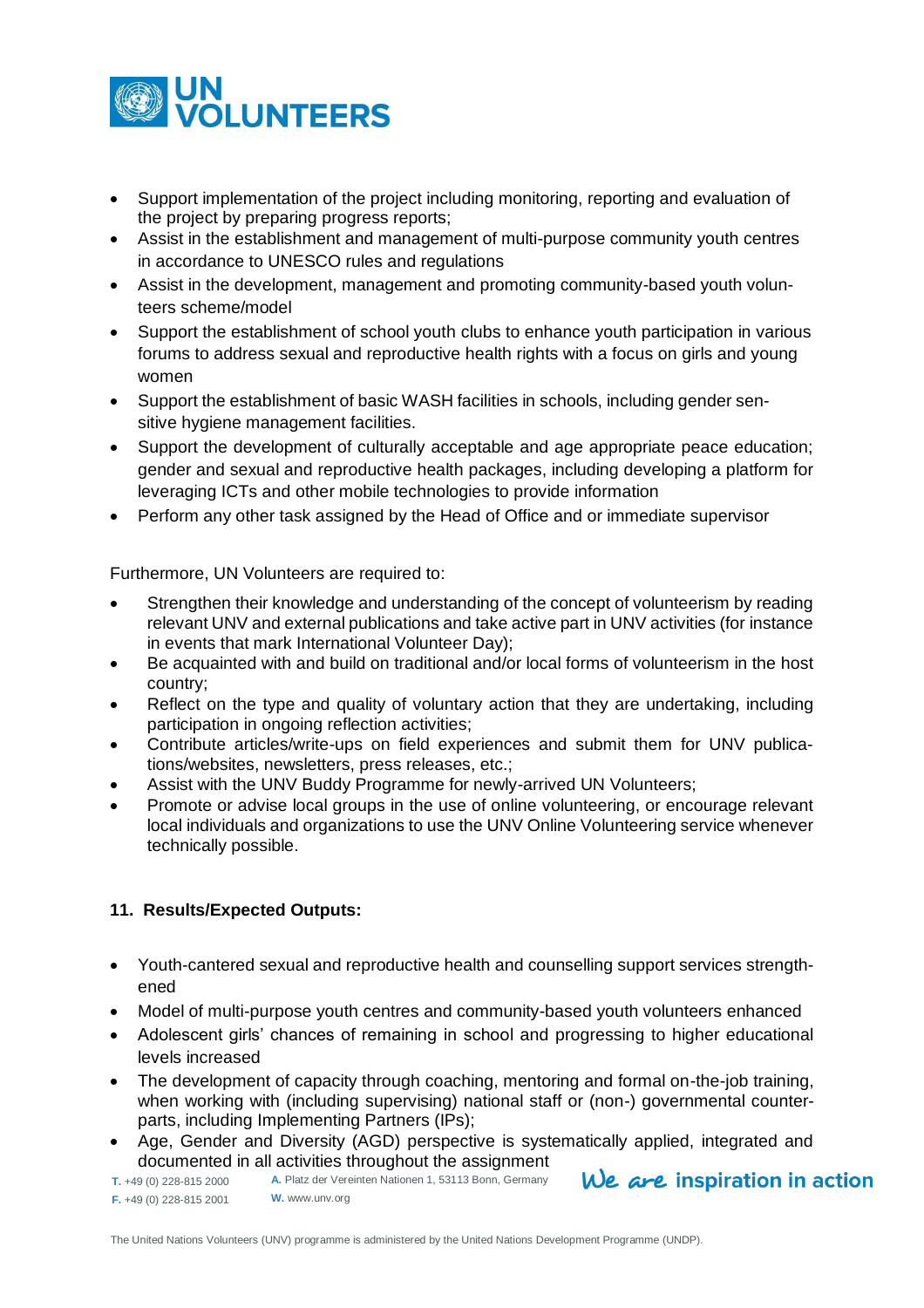

 A final statement of achievements towards volunteerism for peace and development during the assignment, such as reporting on the number of volunteers mobilized, activities participated in and capacities developed

#### **12. Qualifications/Requirements (including competencies, values and skills):**

#### **A) Qualifications, skills, experience:**

#### **Degree level:** Master's degree

**Type of Degree**: Social Sciences (Sociology, Demography or Development Studies) **Years of work experience:** Minimum of 3 years' relevant work experience including in monitoring and evaluation, working with communities' incl. youth groups;

#### **Language: English**

#### **Driving license required:** No

**Computer skills:** Strong computer proficiency, e.g. Microsoft Word, Excel, PowerPoint, Social me-dia.

#### **B) Competencies and values:**

- Ability to be a team player: strong interpersonal skills
- Integrity and professionalism: demonstrated expertise in area of specialty and ability to apply good judgment; high degree of autonomy, personal initiative and ability to take ownership; willingness to accept wide responsibilities and ability to work independently under established procedures in a politically sensitive environment, while exercising discretion, impartiality and neutrality; ability to manage information objectively, accurately and confidentially; responsive and client-oriented.
- Accountability: mature and responsible; ability to operate in compliance with organizational rules and regulations.
- Commitment to continuous learning: initiative and willingness to learn new skills and stay abreast of new developments in area of expertise; ability to adapt to changes in work environment.
- Planning and organizing: effective organizational and problem-solving skills and ability to manage a large volume of work in an efficient and timely manner; ability to establish priorities and to plan, coordinate and monitor (own) work; ability to work under pressure, with conflicting deadlines, and to handle multiple concurrent proiects/activities.
- Teamwork and respect for diversity: ability to operate effectively across organizational boundaries; ability to establish and maintain effective partnerships and harmonious working

**A.** Platz der Vereinten Nationen 1, 53113 Bonn, Germany **W.** www.unv.org

## $We$  are inspiration in action

**T.** +49 (0) 228-815 2000 **F.** +49 (0) 228-815 2001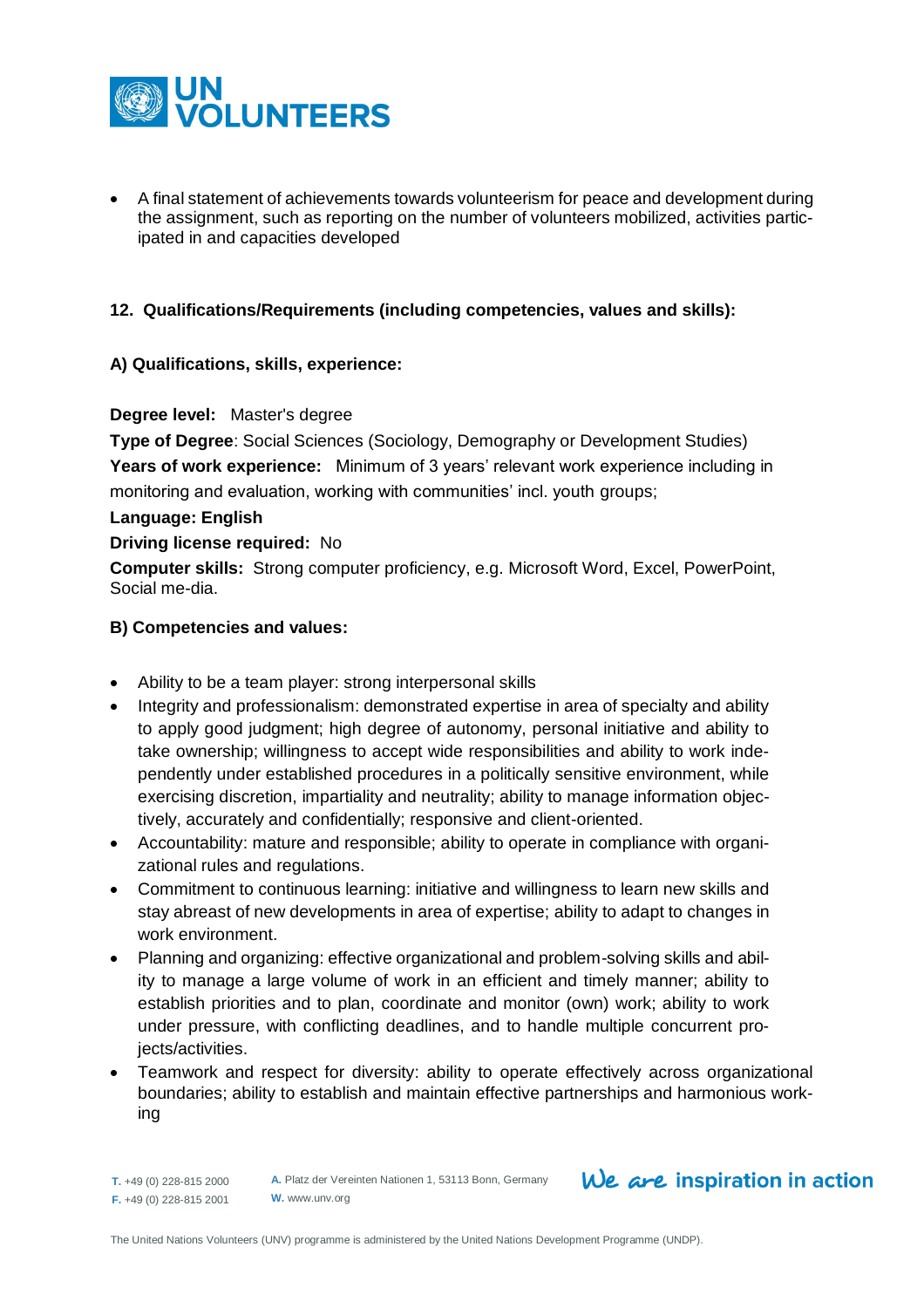

 Results oriented: Uses initiative to deliver required outputs and planned results in accordance with time and budget targets; analyses complex problems systematically and efficiently

#### **13. Living Conditions:**

Dar es Salaam is the largest City in Tanzania, has the major port and is the economic centre of the country. Most Ministries, government offices, Embassies and UN offices are based in this city Dar es Salaam. Dar es Salaam is situated on the coast, overlooking the Indian Ocean. It is an International multicultural city with a mixture of religions. There is a wide range of facilities available, including numerous shopping centres, movie theatres, restaurants and many new infrastructural developments taking place.

#### **14. Conditions of Service for international UN Volunteers:**

The duration of your assignment is 12 months.

A volunteer receives a Volunteer Living Allowance (VLA) which is composed of the Monthly Living Allowance (MLA) and a Family Allowance (FA) for those with dependents.

A Volunteer Living Allowance (VLA) is paid at the end of each month to cover housing, utilities, transportation, communications and other basic needs. The VLA can be computed by applying the Post-Adjustment Multiplier (PAM) to the VLA base rate of US\$ 1,571. The VLA base rate is a global rate, while the PAM is country-specific and fluctuates on a monthly basis according to the cost of living. This method ensures that international UN Volunteers have comparable purchasing power at all duty stations irrespective of varying costs of living. The PAM is established by the International Civil Service Commission (ICSC) and is published at the beginning of every month on the ICSC website [\(http://icsc.un.org\)](http://icsc.un.org/). For example, if the PAM for the current month in the country of assignment is 54.6%, then the VLA for that month and for that country will be US\$ 1,571 x 1.546 = US\$ 2,429. Moreover, to complete the monthly VLA rate, a Family Allowance (FA) is added in function of the number of recognized dependents (or: in the amount of US\$ 250 if the UN Volunteer has 1 recognized dependent, and US\$ 450 if the UN Volunteer has 2 or more recognized dependents). In addition, in non-family duty stations that belong to hardship categories D or E, as classified by the ICSC, international UN Volunteers receive a Well-Being Differential (WBD) on a monthly basis. The VLA and WBD taken together form the net core entitlements.

Furthermore, UN Volunteers are provided a settling-in-grant (SIG) at the start of the assignment (if the volunteer did not reside in the duty station for at least 6 months prior to taking up the assignment) and, under strict conditions, also in the event of a permanent reassignment to another duty station (duty stations can change in the course of an assignment based on operational necessity; UN Volunteers may be required to work anywhere in the area

**T.** +49 (0) 228-815 2000 **F.** +49 (0) 228-815 2001 **A.** Platz der Vereinten Nationen 1, 53113 Bonn, Germany **W.** www.unv.org

 $We$  are inspiration in action